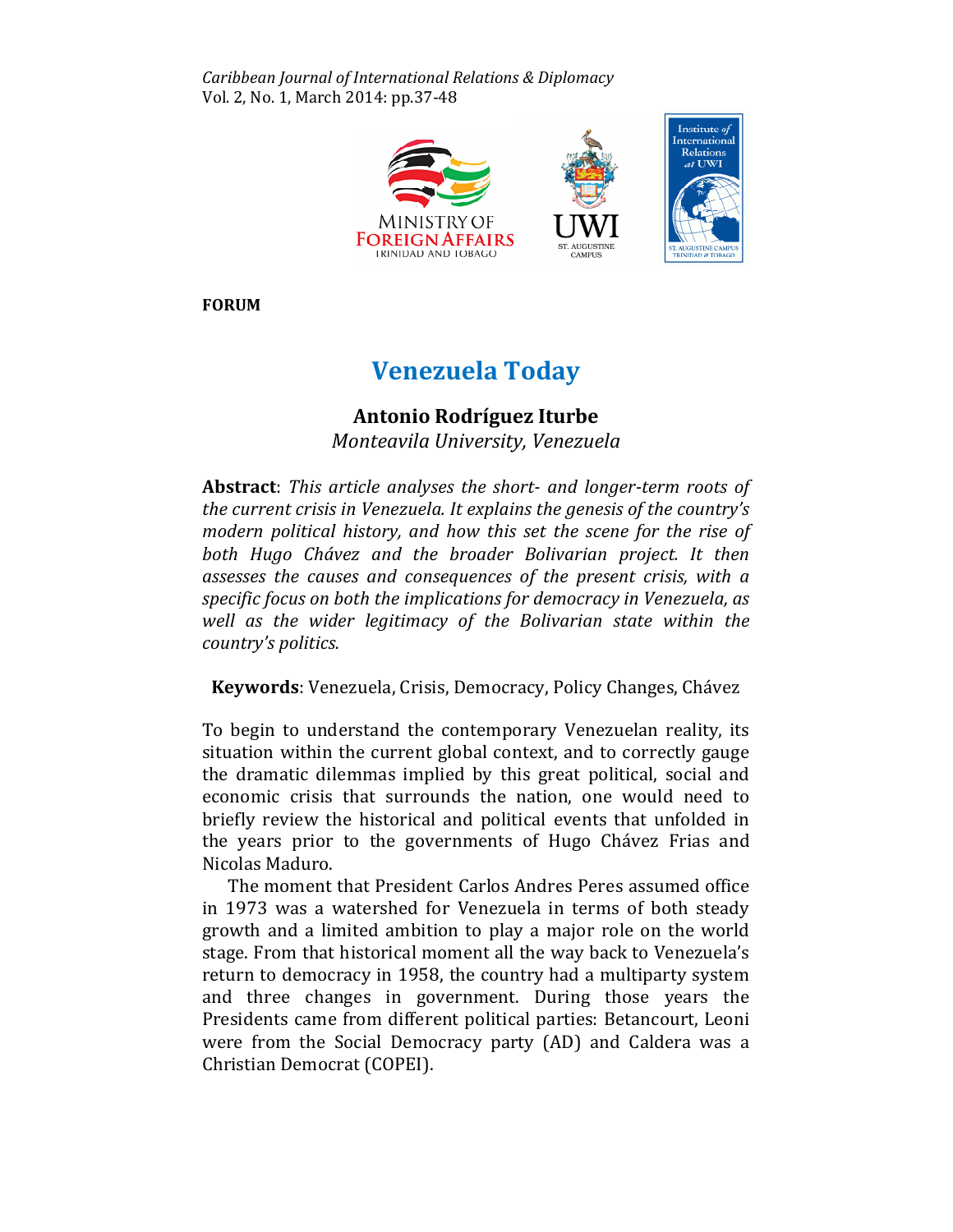The political climate was a troubled one in those early years of democracy. This was especially true during the government of Rómulo Betancourt, which saw numerous attempted coups. Yet Betancourt survived all attempts to overthrow him. Leoni's term in office was one of greater stability. However, that was also the decade of guerrilla insurgency in Venezuela. Some important figures in today's national and political life actually began their careers as members or leaders of the Venezuelan guerrilla movement. It was an era when the then Venezuelan left considered that the time was ripe for the taking of power by revolutionary means. This situation continued throughout the 1960s, and it was not until Rafael Caldera won in the next election and instituted what was called a 'policy for peace' did the guerrilla troops embrace that policy and integrate fully into national life. Indeed, under Caldera's watch, it is arguably the case that guerrillas in Venezuela practically disappeared. Even the remaining small and isolated groups were gradually disbanded. The Communist Party in Venezuela almost disappeared too. It would later give way to the Union for Advancement (UPA), which grew out of a rift on the radical Left. This would eventually also give rise to the MAS Party (Movement Towards Socialism).

During this historical epoch, Venezuela had a slow, but nonetheless consistently increasing, growth rate; a burgeoning middle class with a strong currency which was the envy of the region; and, above all, a balance of payments position that had no external debt. Indeed, the debt-free legacy had been an enduring one: from long before the dictatorship of Pérez Jiménez, through the era of Rómulo Betancourt and Rafael Caldera, the country had essentially no external debt.

#### GRAND DEVELOPMENT PLANS

What was the international trigger for the drastic change of policy? It was the Arab-Israeli war. Taken in isolation, such a war had no reason to create concerns beyond the obvious ones related to regional instability. Venezuela was a young member OPEC at this time. However, in addition to the developments in the Middle East, the world faced dramatically rising oil prices, and Venezuela, one of the world's leading producers, found itself flooded with petrodollars overnight and became a country of apparent wealth. It was the time when Carlos Andrés Pérez held the presidency (1974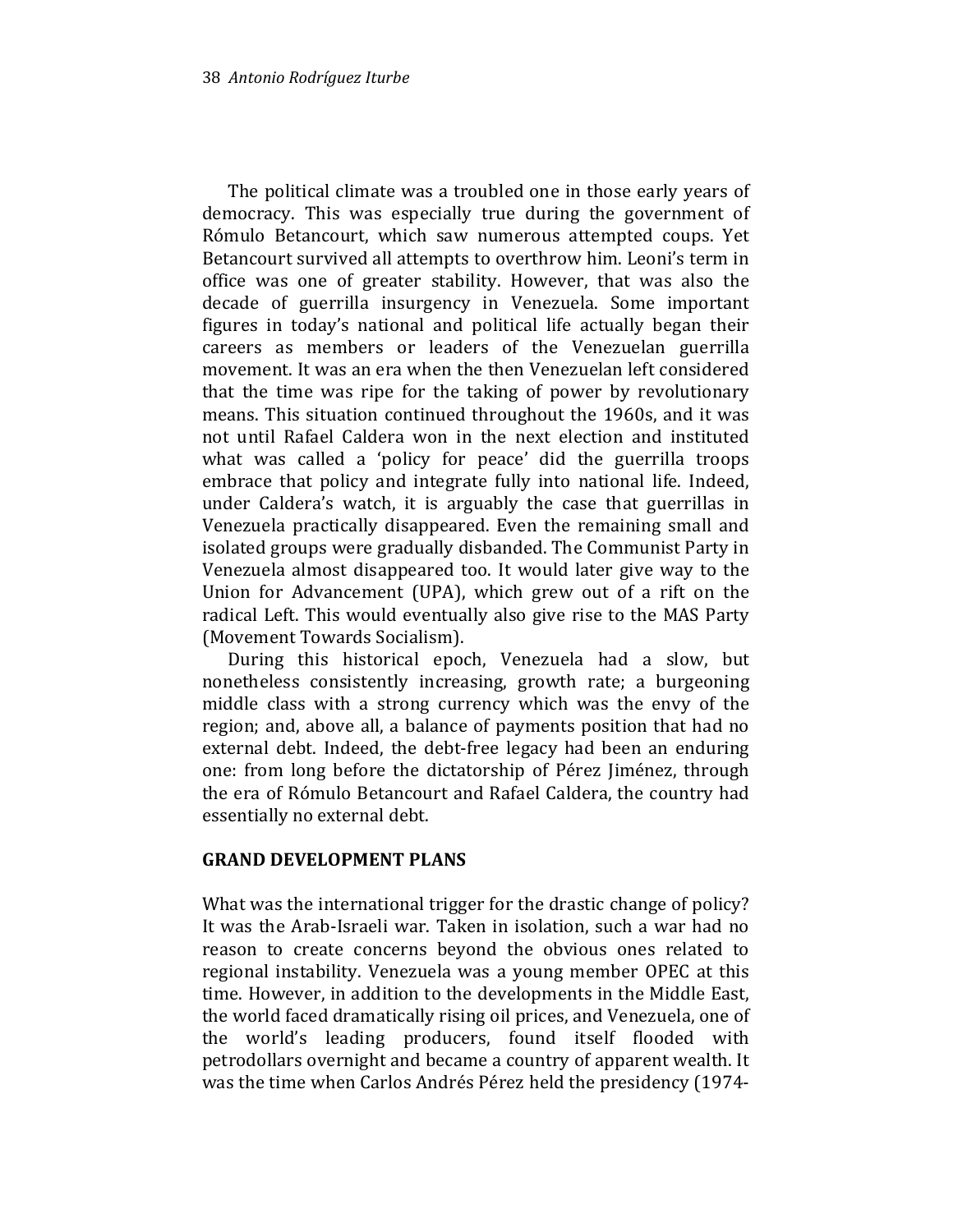1979) after having won the election against then COPEI candidate Lorenzo Fernandez.

Faced with this new situation, the government decided to develop grand development plans which required huge amounts of investment. Unlike in earlier years, it was decided that the best policy was to find external funding. The World Bank, seeing the country's sudden growth in wealth, was more than willing to finance such plans, believing that there was a near inexhaustible source of revenue within the country. It therefore had little genuine concern for loan repayment. This was a period of domestic history that could be called the 'Saudi' Venezuela: characterised by big plans, excess money circulating in the market, big contracts, and an increasingly large debt. In retrospect, it was also a time of great self-sufficiency where losses were unthinkable in business. Venezuela was surrounded by an aura of not only newfound wealth, but also an uncontrolled and explosive growth. Large oil revenues seemed endless. Venezuela was the envy of the region.

However, the big planners were wrong. The World Bank was misguided, too. A great opportunity to really invest the proceeds from oil was lost, and the slow but steady path the country had taken towards development was also lost. Oil prices began to decline and almost hit \$40 a barrel. The large projects continued to soak up large amounts of investment and loans became harder to pay under the contracted terms. A few years later, in 1979, when oil prices again fell to levels that were unable to facilitate the servicing of the debts, Venezuela's miniscule external borrowings of the past had bloated to over \$30 billion (USD).

The problem, however, was less the amount owed, and much more related to the country's ability to pay. Moreover, many of the major projects were in the initial stages, and the state lacked the necessary resources to adequately meet its commitments and ensure that they continued. The road thereafter was full of serious obstacles and setbacks.

#### DEBT, DEVALUATION AND THE ATTEMPTED COUP

Subsequent governments have had little choice but to devote a substantial portion of the national budget to honour the external debt. This, among other things, made the focus on priority areas of national development more difficult. During the presidency of Luis Herrera Campins (COPEI, 1979-1984), which followed that of Carlos Andres Perez (AD), the infamous Black Friday occurred,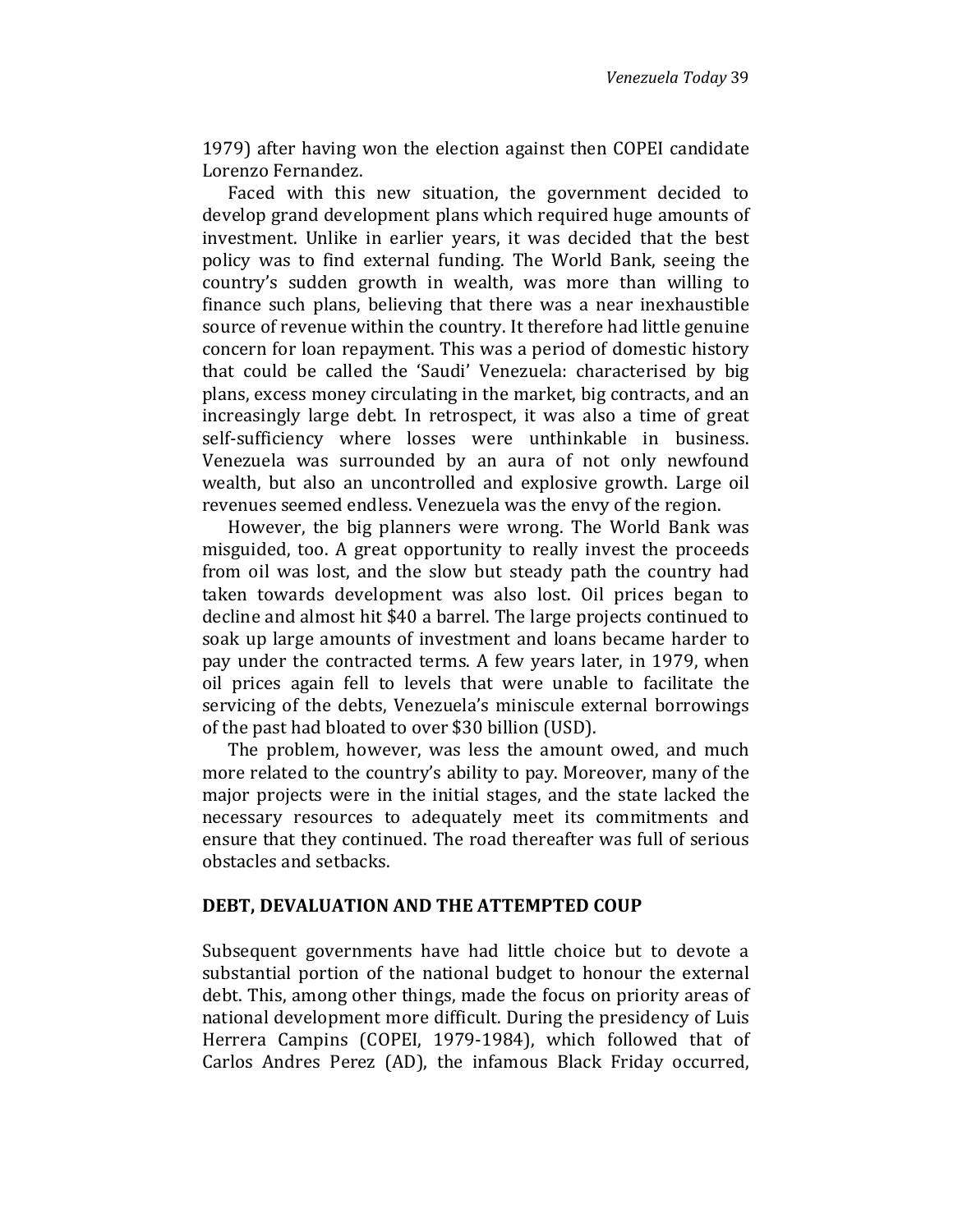during which there was a sharp devaluation of the national currency. This was something that had not happened for many years, for the rate was then \$1US to 4.30 Bolivares (Bs.). In fact, the historical strength of the currency had exacerbated high production costs, and this was actually one of the major obstacles for the competitiveness of Venezuelan exports. The government of Luis Herrera was followed by that of Jaime Lusinchi (AD), the latter dogged by serious allegations of corruption. The President famously stated: 'I have a jar full of resources'. Then came the second government of Carlos Andrés Pérez (CAP) (1989-1993).

The events during his term in office were the sparks that ignited the Venezuela of today. It is impossible to understand the government of Hugo Chávez without taking into account the second presidency of Carlos Andrés Pérez. He came to power with a campaign that was not as spectacular as his first, but people thought he would bring back the conditions of Venezuela during the period 1974-79.

The CAP administration formed a cabinet of technocrats, among them Miguel Rodríguez, Ricardo Hausmann, Moises Naim, and attempted to implement a policy of fiscal austerity to deal with the economic situation. However there was a high social cost. At the same time, Pérez tried to remove untouchability taboos in one of the most sensitive aspects of the Venezuelan economy: gasoline prices. Specifically, he decided to increase them, relying on the widespread popularity he enjoyed his early days as head of state. It is interesting to note that both Gabriel García Márquez and Fidel Castro were among the special guests his inauguration.

So, what happened? Caracas faced an unprecedented, unorchestrated and spontaneous social explosion. Rising gasoline prices led to an almost immediate increase in public transport fares, the cost of foodstuffs, and in all areas of economic activity that were directly or indirectly related to gasoline. What nobody imagined was that this event would bring the revolt that subsequently followed. It was a time when anyone with a plan and a desire for power could have easily gained control of the reins of power. Several academic analyses pondered on what would happen if the slum areas took the city neighbourhoods by force, and that was literally what happened. Caracas simply became ungovernable. Assaults, vandalism, and looting were the symptoms of the explosion of a people whose limits of endurance could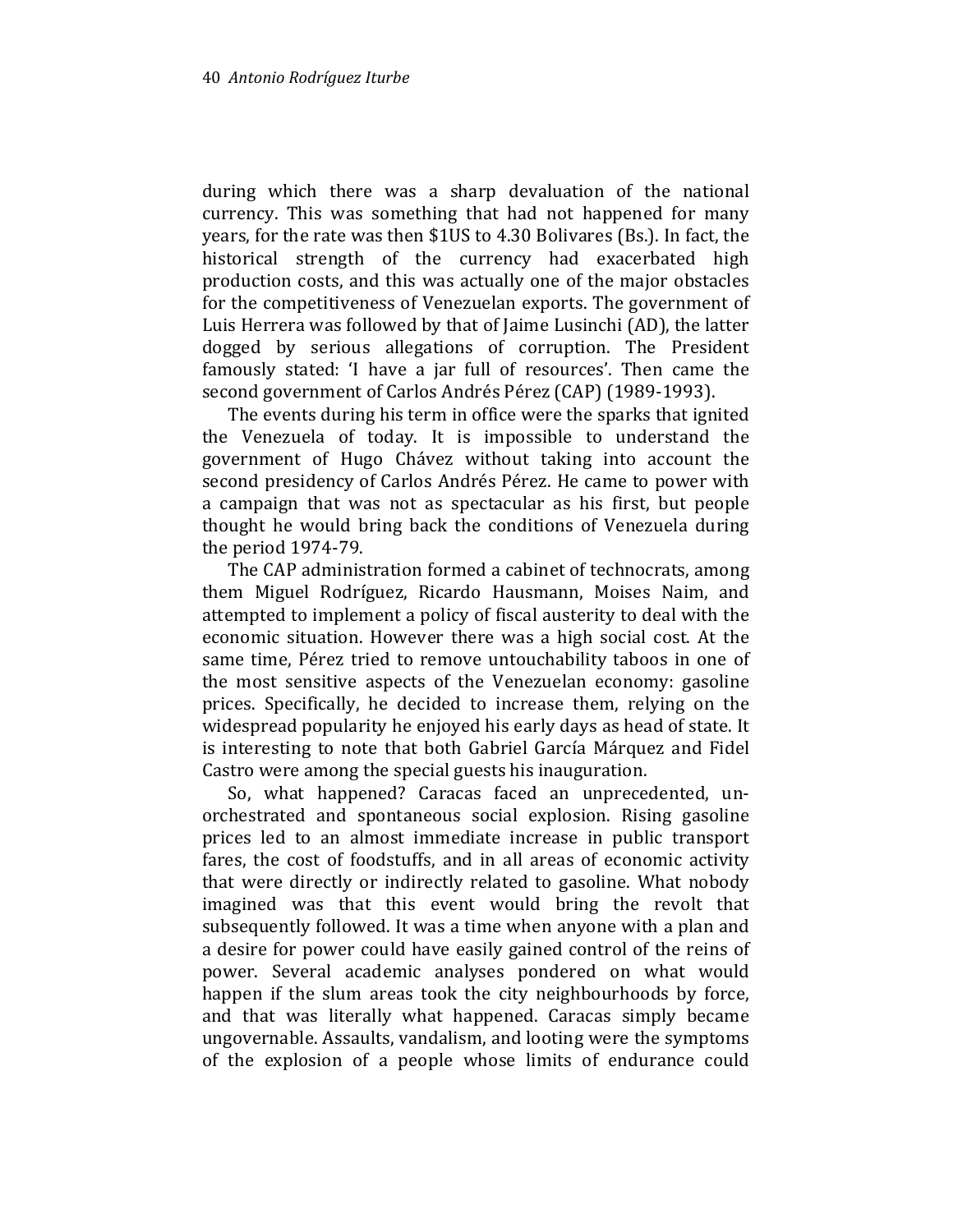stretch no more. At the same time, police and military repression and excesses led to an appalling loss of life.

Among the most damaging consequences of this drama was that a recently elected government was placed in a weakened position that paralysed its ability to implement the necessary economic adjustment policies.

Then came 1992 and the famous 4th February. This date will go down the annals of Venezuelan history: as both a marker of the last decade of the twentieth century; and also as a key to unlock the meaning of what is happening today. If we reflect a little on the phrase 'what would have happened if ... ?', we might consider that if there had not been a February 4th and the three minutes of televised coverage the government afforded Chávez (which he wisely used to create a strong social impact), it may be quite possible that Hugo Chávez would never have come to rule the destiny of the country. The failed coup attempt instigated by Chávez ended with his imprisonment, but also an increasingly weakened government.

Furthermore, February 4th would bring an unexpected change in Venezuela's political landscape: the resurgence and momentum towards a revitalized - albeit temporary - leadership of one of the two great pillars of Venezuelan political life in the twentieth century and the beginning of a strong and unabated fall in other leaders of the political firmament. Rafael Caldera gave an address during those difficult days, where he scathingly criticised, not the coup but a democracy of want and hunger. With renewed vigour, he entered the fight for the upcoming electoral contest, which he won in December 1993.

#### THE POLITICAL RISE OF HUGO CHÁVEZ

After both the failed coup of February 4th 1992 and a subsequent failed attempt on the following November 27th, the government of Carlos Andres Perez ended up losing the little political capital that remained. In the face of claims of misuse of public funds to support the government of Violeta Chamorro in Nicaragua, and with unbearable political pressure, Pérez was forced to resign with just six months left of his term of office.

Much has been said about this event and its consequences. One can speculate as to whether the country would have continued along its traditional course. The truth is that the CAP resigned and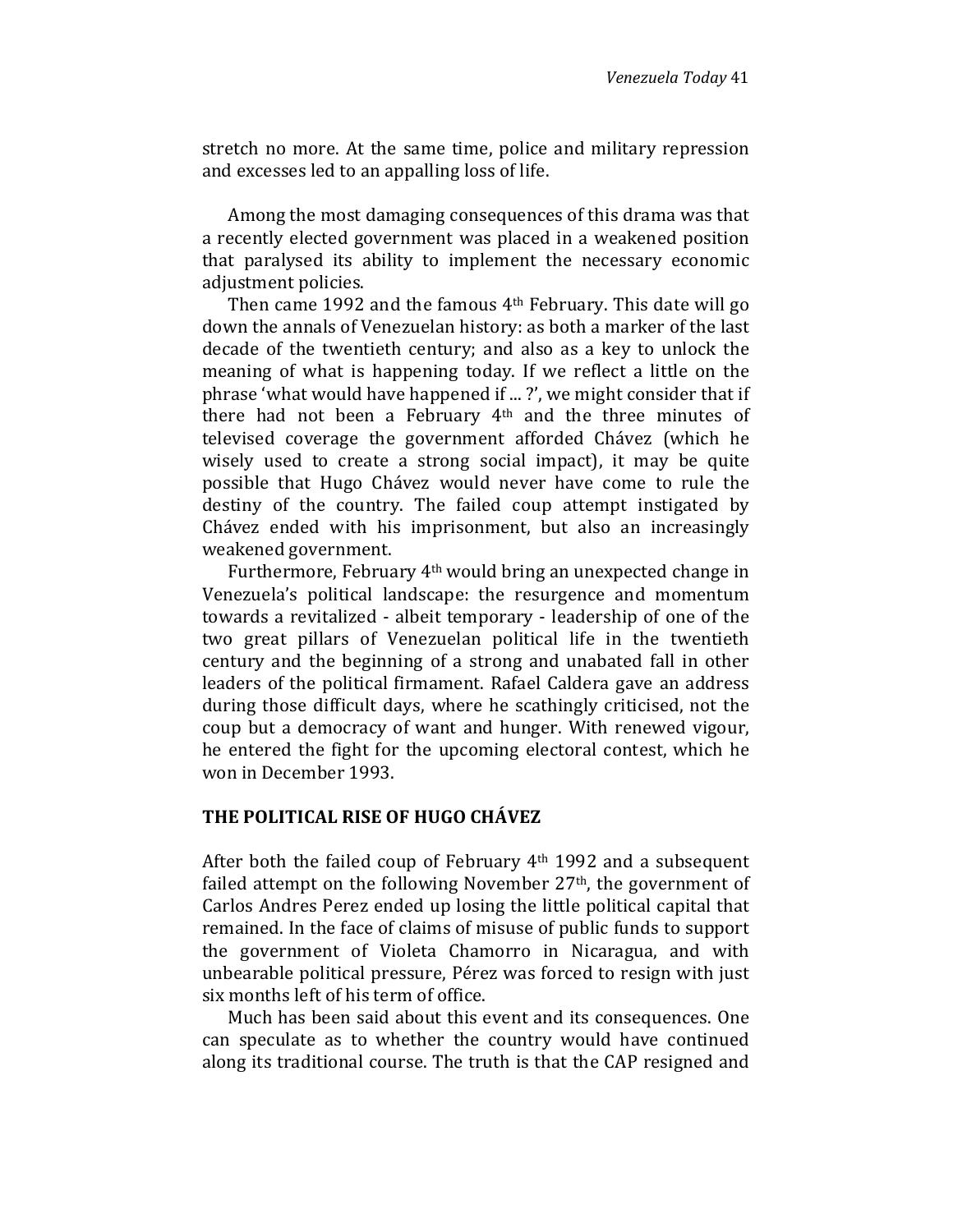Ramón J. Velásquez was elected to serve the remainder of the Presidential term of office.

In December 1993, Rafael Caldera was elected after a close race and thanks to the support of the so-called 'Chiripero', a mix of diverse and antagonistic political forces. The percentage gap between the winner and his two closest opponents was no more than 3 per cent. The second term of the Caldera government was extremely controversial. It is today still difficult to comprehend the full impact of that administration, and more time will need to pass before it is possible to have the perspective to do so.

Nonetheless, what appears to be the general consensus is that it led to the rise of Hugo Chávez five years later. Three specific events happened during the Caldera era which were independent of his economic management and policies:

- a national banking crisis that led to the closure of several banks, among them the second most powerful bank in the country and with it the savings of a substantial number of Venezuelans;
- the dismissal of the case against Chávez for the events of February 4th, 1992 which led to his freedom, his ability to fully exercise his political rights, and his eligibility for the post of President of the Republic; and
- the collapse of oil prices in the final year of the Caldera administration.

Beyond this, there were also other factors on the political scene, which, in 1998, were pivotal in the electoral game. Irene Sáez appeared as a new COPEI candidate, Luis Alfaro Ucero represented the Democratic Action Party (AD), Henrique Salas Römer represented Project Venezuela and Chávez himself was also a candidate supported by the MAS and other leftist groups. One would have expected that the organisations would continue to support these candidates up to the date of the elections, but that was not the case.

History, in other words, gave some unexpected turns. The strong initial advantage that Irene Sáez enjoyed began to rapidly evaporate after April 1998. The candidacy of the AD party that represented everything that at that time was rejected by the majority of the population, never offered a real alternative to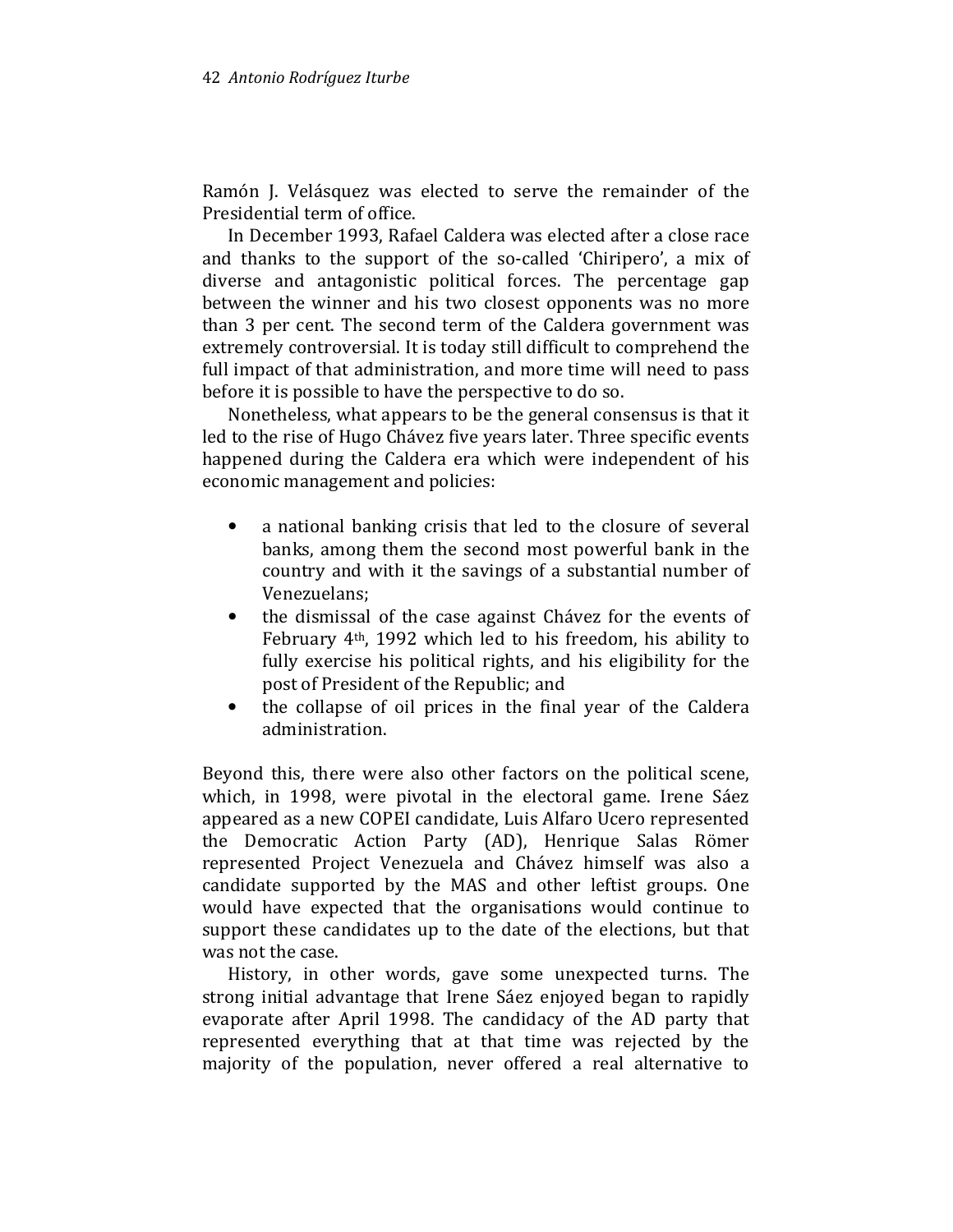power. Salas Römer, COPEI's former leader, was gradually gaining the support of his former party colleagues who rejected the atypical candidacy of Sáez. Given the increasingly rapid advance of Hugo Chávez in the polls, both COPEI and AD decided to rescind their applications shortly before the elections and support the candidate for the Venezuela Project. The result was the undisputed triumph of Chávez and the pathetic defeat of the two larger parties.

Many factors explain the victory of Hugo Chávez. One was the electorate's exhaustion and disillusionment with the so-called 'systemic' parties. Another was the equivocal, unclear and contradictory electoral campaign that did not really involve the party memberships. A third reason was undoubtedly the media support that Hugo Chávez received during the second half of the campaign.

#### A FUNDAMENTAL BREAK

So, what happened thereafter in Venezuela? The answer to this question is nothing short of a fundamental break with the policies that were in place for much of the twentieth century.

Between the fall of the dictatorship in 1958 and 1998 Venezuela was governed by a presidential democratic system where political parties alternated in the exercise of power. An imperfect representative democracy prevailed and there was a tacit agreement that the executive committees of both Houses of Parliament would be composed of all parties.

Political conflicts and problems of state were settled by negotiation. The recourse to other means was unthinkable if they were not founded upon the democratic framework. It was in deference to these democratic rules of the game that Carlos Andrés Pérez was forced to leave office before his term had ended. Dialogue and negotiation were the sine qua non for the daily exercise of democracy.

This is not the case today. The parameters of the new political scenario are different. The rules of the game have changed. The checks and balances of previous years that were indispensable to keep a degree of equilibrium in the system have been weakened. Although political parties continued to exist, the new government changed the rules by which they operate. Presidentialism was replaced with authoritarianism, and negotiation and dialogue were replaced by the orders from the centre. The separation and independence of powers, vital oxygen for a democratic regime and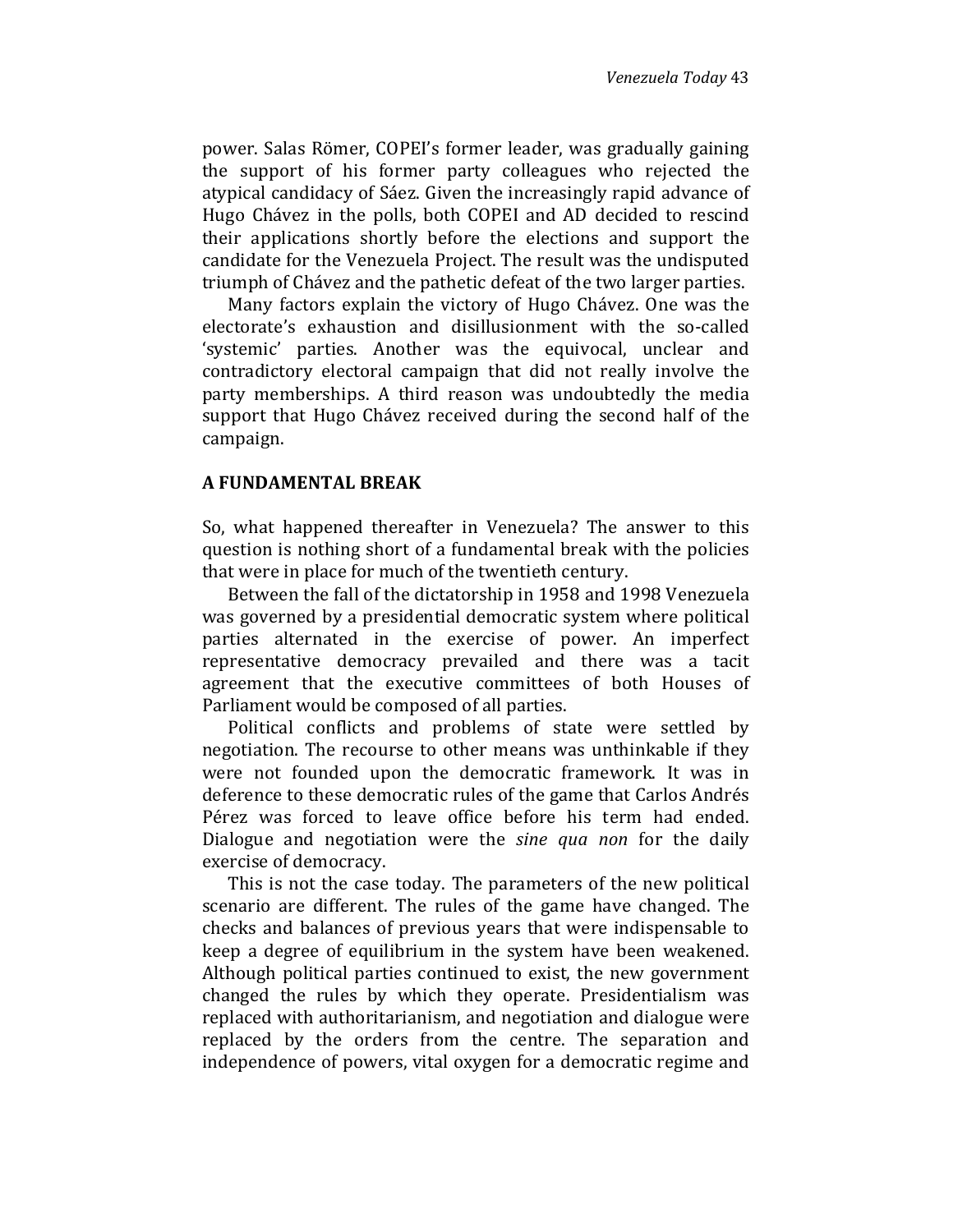necessary for the rule of law have been weakened, shaken, and subordinated to just one of the powers: that of the executive.

What came to exist could partly be termed a democracy similar to that which existed in Mexico in the years before the election of Vicente Fox. For years, the country was under what Mario Vargas Llosa called the 'Perfect Dictatorship'. It was the country of the 'as if it were a democracy', being in reality a dictatorship of one party that controlled the whole system of government. The case of Venezuela, however, exhibits fundamental differences. In fact, the core difference between the Venezuela of today and other Latin American countries is the revolutionary project of the government, which has sought to change, not just certain policies, but the entire way of life, including societal values, and the norms of conduct underpinning social, economic and political life. It has sought to reshape the cultural system itself, or, in the broadest sense, the country's very foundations. At the same time, this has also led to a fundamental change in foreign policy.

If different values become central to policy, then national interests and international agendas will also change: strategic alliances, the search for like-minded countries, the focus of international cooperation, a new concept of development (and how it should be implemented), as well as the notion of geopolitical balance all become issues that take a radical turn.

Now, if that is what happens when there is a fundamental change in what the role of the state is perceived to be – along with the means by which the common good will be achieved - the international community will also necessarily change its view of Venezuela. As such, countries that previously trusted the country now regard it with suspicion, and vice versa. The positions previously held and defended in international forums will no longer hold if they clash with the new project, and therefore allies will change. This is the new reality.

## THE CRISIS IN CONTEMPORARY VENEZUELA

So, the country's crisis does not only manifest itself in the internal political confrontation. There are many problems. The economy is deteriorating. Industry – primarily oil – is in a state of intensive care. The value of currency is depreciating rapidly. Foreign exchange reserves are in decline, and their true level is actually unknown. Inflation is among the highest in the world.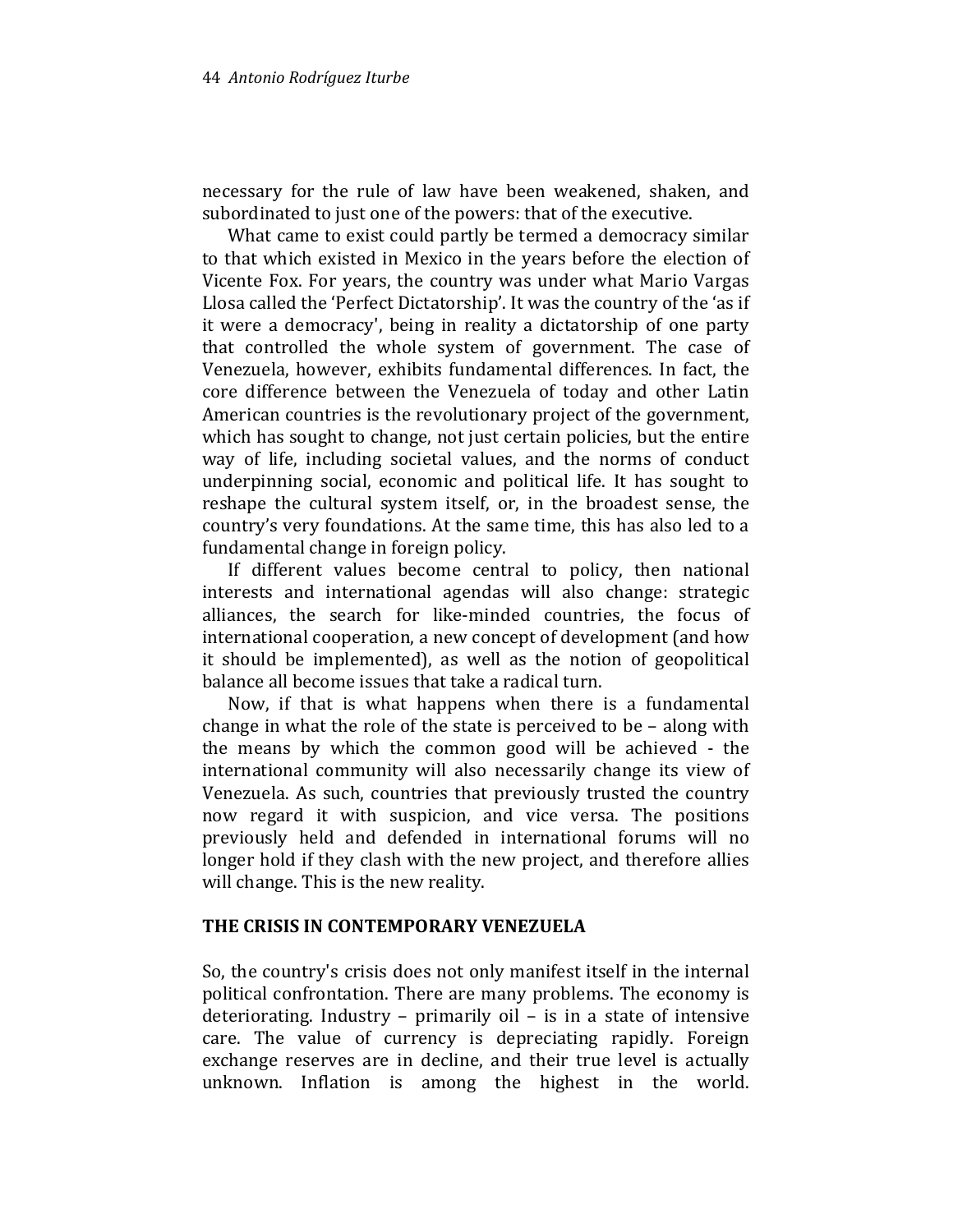Consequently, we can assert with some confidence that the crisis is multifaceted. And next to this internal crisis, we have the external, which is manifested in: increasing diplomatic isolation within the region; political tension with our major trading partners; an increased perception of the country as a sanctuary for terrorist groups; and reluctance of foreigners to invest in Venezuela because the country is not seen as either attractive or reliable.

The government of Hugo Chávez that commenced in February 1999 and ended with his death in early 2013 was based on some fundamental and distinctive characteristics. First, there was his personal charisma. There is no doubt that Chávez was a telluric phenomenon, who was able to speak to the masses in language that the people understood. He established a very strong bond between himself, the leader, and the followers, his people, irrespective of his inability to keep his promises. Second, and related, his government was a government based on unfulfilled promises of populist nature, Chávez symbolized the break with an existing political model that had run its course, but he did not offer a fresh alternative to the traditional bi-partidism, but a government in which the concentration of power rested solely in the hands of the Head of the nation. The disillusionment with the traditional political establishment was a fertile ground for discontent and for Chávez to offer hope.

Chávez's government enjoyed the greatest income in the national treasury thanks to the meteoric rise of oil prices. This was squandered as he built a *personalistic* and continental leadership that was based on an ambiguous and utopian 'Twenty-First Century Socialism'. Several 'missions' were launched: the 'housing mission' to provide homes to the most marginalised; the 'Barrio Adentro' mission that sought in theory to provide health care to the farthest corners of the country. Those - the most iconic - and others maintained the hope and loyalty of half of the population for fourteen years. Yet they did not address the country's fundamental economic problems, and at best were palliatives with an ephemeral glow.

Hugo Chávez also sought to lay the blame for the economic and social crisis at the feet of the entrepreneurial class, the economically solvent, and a large part of the middle class. He used a consistent policy of confrontation with this group, blaming on it all of the country's ills, and identifying it as the enemy to be defeated by the wider population. This political provocation, rivalry, and polarization divided the country into two irreconcilable halves. It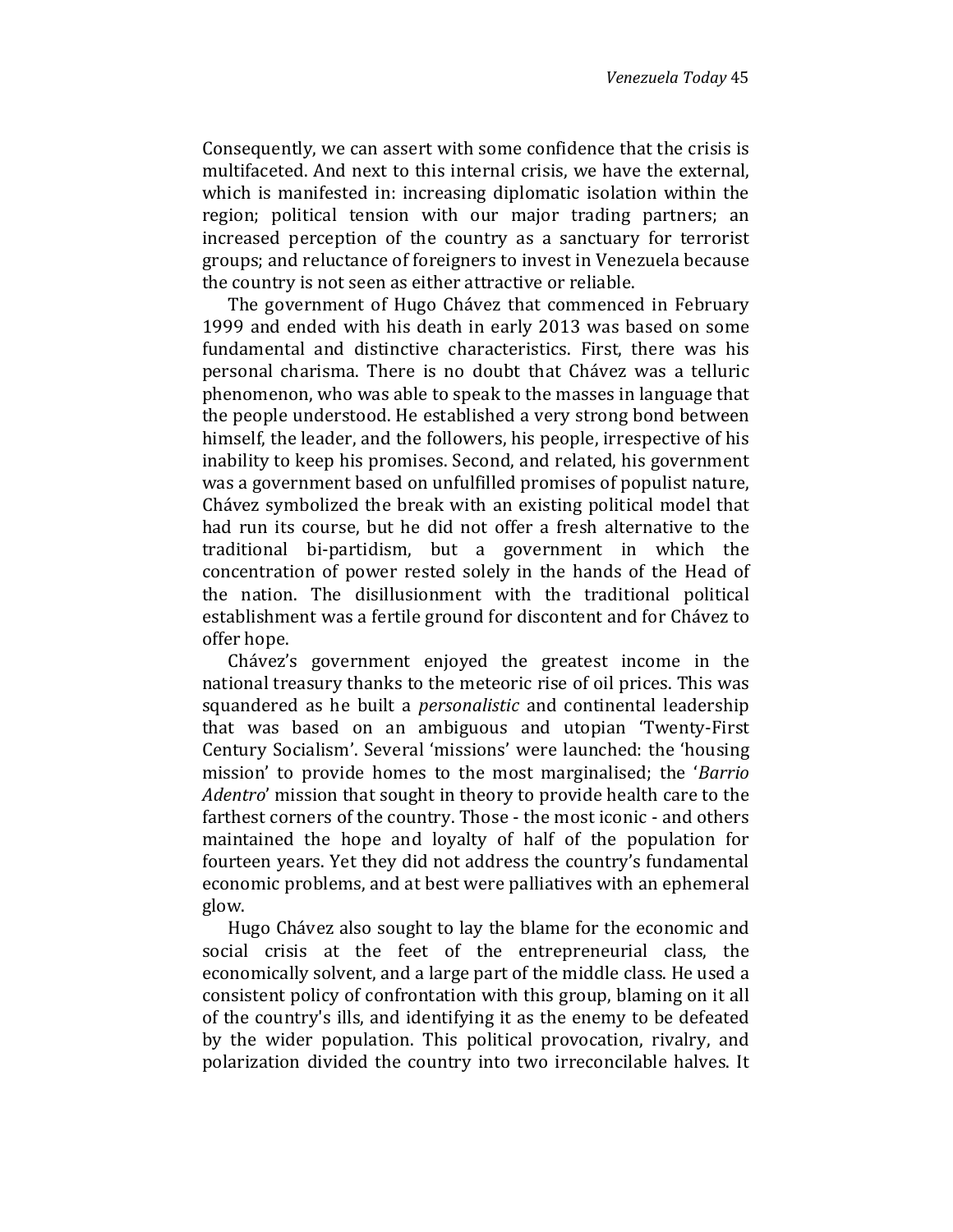was a consistent policy that brought electoral dividends to Chávez personally, but it also turned Venezuela into an unrecognizable country in which there was an end to relative political and social peace and understanding.

One of the most important characteristics of his government was the connection to the Cuban government and to Fidel Castro in particular. The latter was a filial relationship. For Chávez, Cuba is, the 'sea of happiness', the ultimate socialist utopia, and the desideratum that epitomized the virtues of the 'new' man. It mattered little that Cuba was an anachronism in the international arena, a dying dinosaur that on the political front has just managed to survive in recent years, and that thanks largely to a Venezuela that pays homage and gives free resources and money.

This relationship was a kind of symbiosis. For Chávez, separating Cuba from Venezuela or considering it a different territorial political space was unthinkable. Castro and Chávez were of one mind. The gauntlet of tropicalized socialism was passed to the disciple whose diffuse ideology and form of government was more like military authoritarianism. Just before his death, Chávez publicly named Nicolas Maduro as his successor. The latter won the April 2013 elections amid highly controversial results, de to the control of the electoral body and the Supreme Court of Justice by the government

#### MADURO'S INHERITANCE

This was a government in which the separation of powers - a prerequisite for democracy - was non-existent. The National Electoral Council is today fully under the control of the Executive, and the judges of the Supreme Court are handpicked. Democracy is mere rhetoric. This is the country that Nicolas Maduro has inherited. However, he does not share the strength of Chávez's histrionic gifts, his charisma, nor his special union with the grassroots. His only claim was that he had the blessing of Fidel and Raúl Castro, and that he was a staunch supporter of a largely outdated political model.

Add to all of this the dwindling of the great petroleum dollars that have been thoughtlessly wasted with very little in the country's infrastructure to show for it. There is also the growing discontent of the masses over the unfulfilled promises made almost fifteen years ago. The new president used the first six months in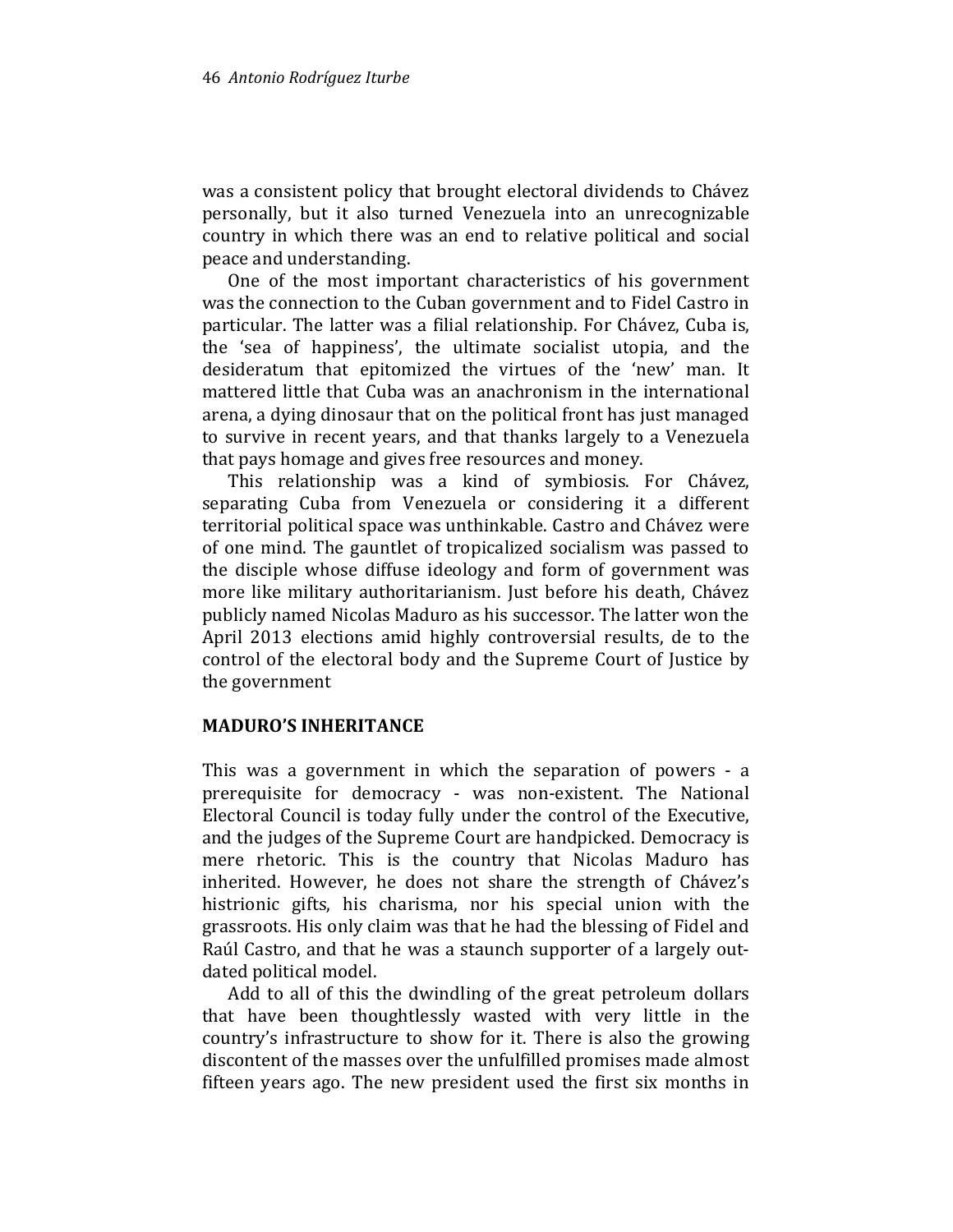office to try to identify himself publicly as the true heir to his predecessor, Chávez. In recent months he has had to face an economic, political and social crisis that not even the high oil prices on the global market have been able to quell. What is more, he faces internal conflicts and rifts within the ruling party, the PSUV.

Venezuela is now a country with food shortages that can no longer be disguised. There is excessive insecurity with more than 25,000 violent deaths per annum. There is total helplessness exhibited by those who profess a different creed from the ruling political regime before the courts, along with the open persecution of democratic dissent.

President Nicolas Maduro employs an aggressive approach that can only lead to confrontation in a polarized and divided country. While apparently having recourse to the Constitution, he adopts a confrontational approach that has ending up undermining the already weakened support for the government.

The university students are spearheading the social movement. More adherents are joining the political leadership: Maria Corina Machado, Leopoldo López (currently imprisoned for exercising his constitutional right to protest) and Antonio Ledezma, long-time political leader in Venezuela. The so-called Table of Democratic Unity - or Mesa de Unidad Democrática (MUD) – along with the main opposition leader, Henrique Capriles, have gradually have been giving way to this much wider social movement, which is in turn increasingly uniting and permeating all layers of society. As a consequence, it is thereby placing the Maduro government in a position that may be difficult to sustain in the long term if violence and threats are used as deterrents.

Given the current geopolitical context, we could say that the country's present state is unsustainable. Any solution inevitably will require a change in its executive. Why is this so? One essential element in politics that is needed for a country's development is trust. A second element that is vital for government policy is legitimacy. And a third, the very essence of democracy, is genuine rule of law.

What builds trust? It is not something that you can touch with your fingers, but it does have to be based on tangibles, such as political stability, continuity of projects, clear rules of economic engagement, respect for freedoms, and support for free enterprise, real domestic and foreign investment incentives. Trust is very easy to lose and difficult to regain.